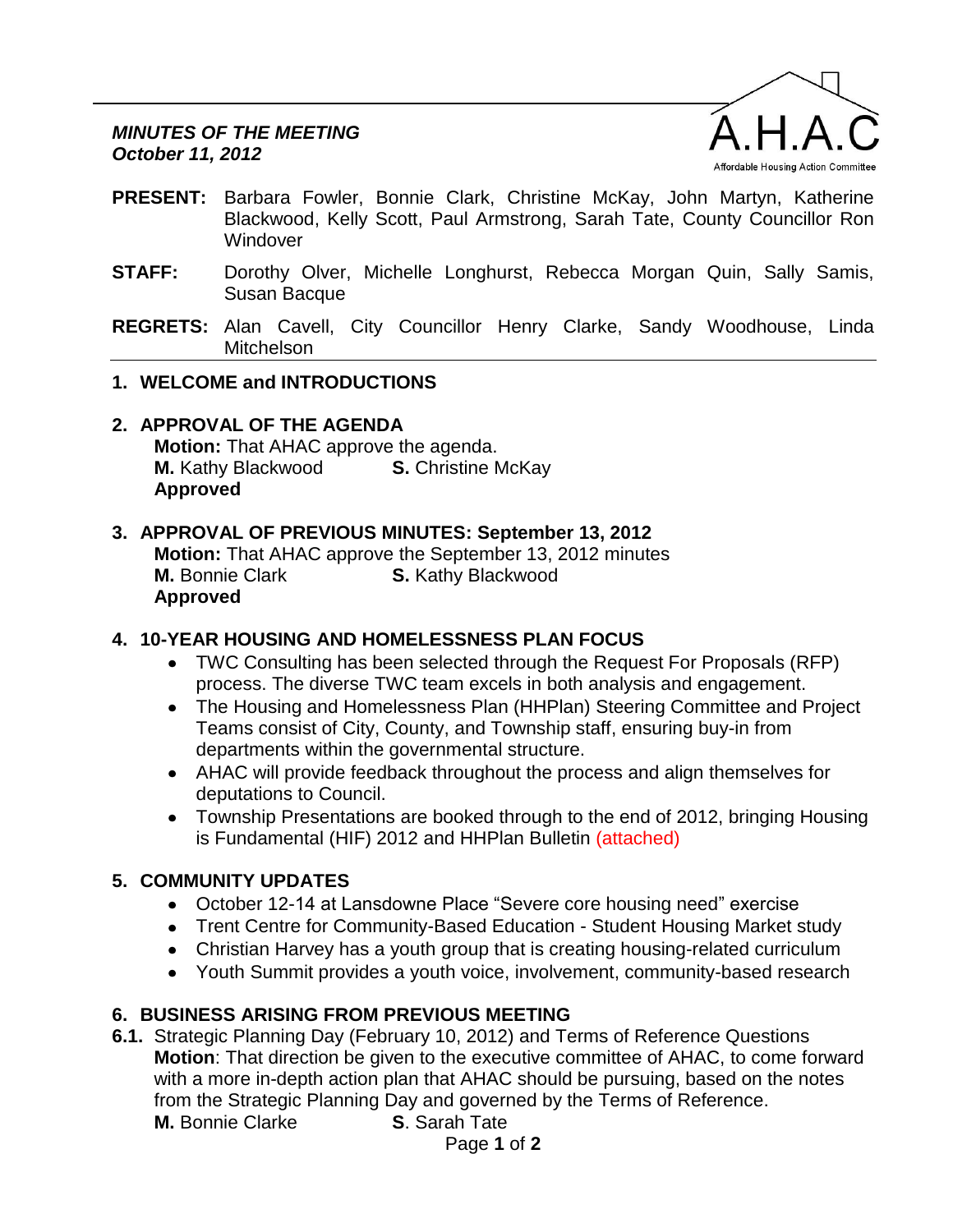- **6.2.** CESC Editorial Board Proposal
	- A goal is to access the wider community and ensure that housing is a priority
	- Effort to get more input from a variety of community sources, proposing 3x1 hour meetings with the reference committee
	- Engage a Graphic Designer (possibly through Social Services), as well as social media for marketing

**Motion:** That the Steering Committee of the Housing and Homelessness Plan determine an effective way for AHAC to have a specific role in the implementation of the Plan.

**M.** John Martyn **S. Barb Fowler** 

## **Motion: To accept the proposal for an editorial board as written.**

**M.** John Martyn **S. Councillor Ron Windover** 

- **6.3.** Succession Planning
	- Update from Chair Nominating Committee

# **7. REPORTS FROM SUB-COMMITTEES - WRITTEN**

- **7.1.** Community Education n/a
- **7.2.** Services n/a
- **7.3.** Supply attached
	- Reminder: October 18, 2012 "Mapping Our Way To Supportive Housing In Peterborough" Event

## **8. REPORTS FROM OTHER STANDING COMMITTEES - WRITTEN**

- **8.1.** Homelessness Services Coordinating Committee (attached) **Motion:** To accept the written report **M.** Sarah Tate **S.** Kathy Blackwood
- **8.2.** Peterborough Poverty Reduction Network (attached) **Motion:** To accept the written report **M.**John Martyn **S. Paul Armstrong**

# **9. NEW BUSINESS**

- **9.1.** Zoning Updates and Information Communication Method
	- Zoning Direction to shred what is here and remove from distribution list
	- ONPHA Look into the digital newsletter distribution

# **10.ITEMS FOR UPCOMING MEETING**

- Update from Chair Nominating Committee
- Update on Investment in Affordable Housing (IAH)
- World Vision Help Children and Families in Canada

# **11. Meeting Adjourned**

## **12.NEXT MEETING:**

November 8, 2012 at 12-2pm Sutherland Room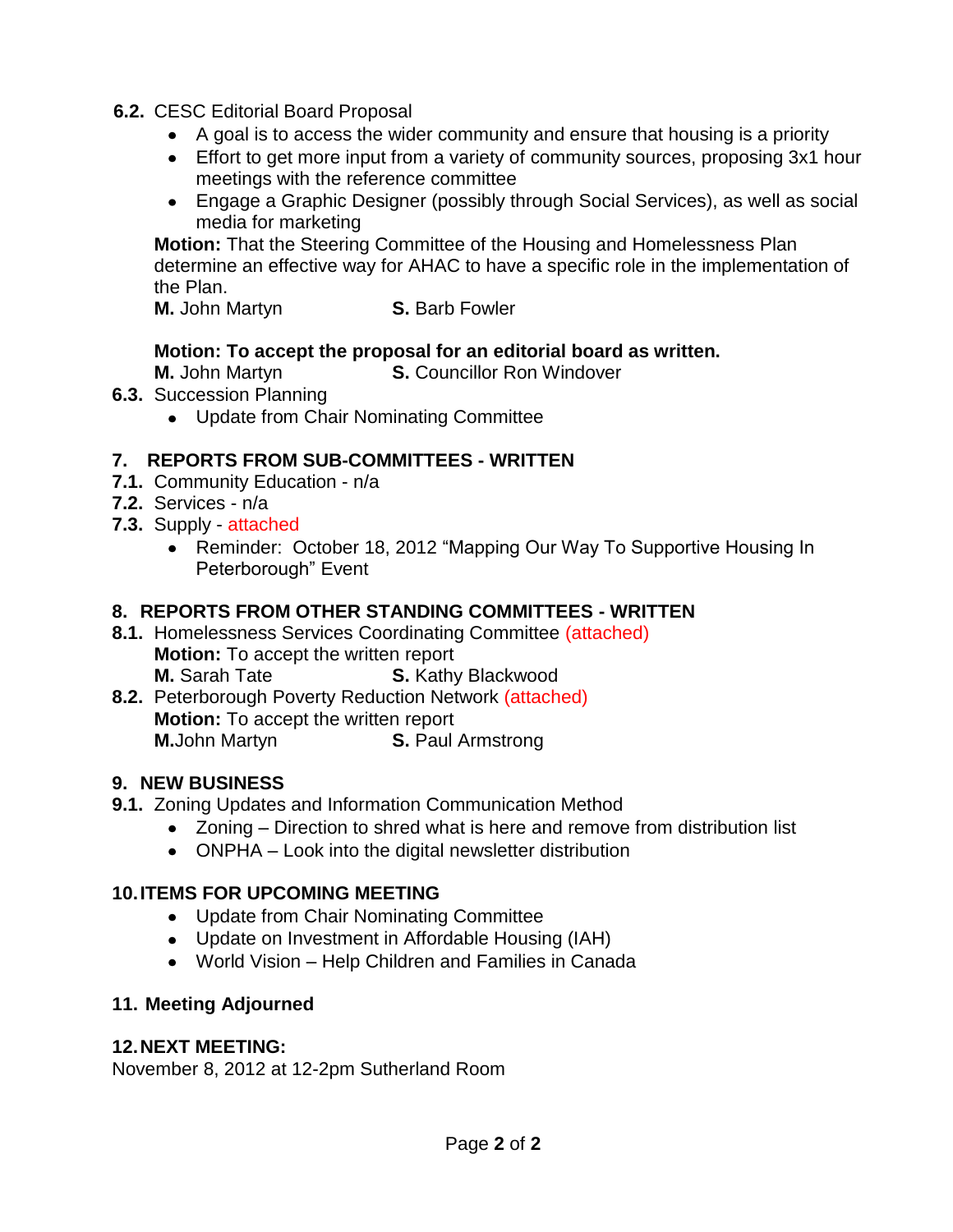# **Housing Supply Committee**

# **Minutes**

# **September 12, 2012**

**Present:** Sarah Tate co-chair, Dorothy Boddy, Paul Armstrong, AHAC, Craig Adams, City of Peterborough, John Martyn, AHAC, Barbara Fowler, Carol Gordon, KPP

**Regrets:** Dawn Berry Merriam co-chair, Susan Bacque, City of Peterborough, Mark Graham, CMHA, Darlene Cook, Peterborough Housing Corporation, Donna Clarke, Home Grown Homes, Jack Gillan, CLP, Alan Cavell, Christie Nash, PSPC/PPRN

| Notes from last meeting                                                                                                                                | Craig presented his investigative findings in regards to the City's<br>procedure for giving notice to tenants living in City Owned<br>Affordable housing:                                                                                                                                                                                                                                                                                                                                                                                                                                                                                                                                                                                                                                                                                                                                                                                                                                                                           |
|--------------------------------------------------------------------------------------------------------------------------------------------------------|-------------------------------------------------------------------------------------------------------------------------------------------------------------------------------------------------------------------------------------------------------------------------------------------------------------------------------------------------------------------------------------------------------------------------------------------------------------------------------------------------------------------------------------------------------------------------------------------------------------------------------------------------------------------------------------------------------------------------------------------------------------------------------------------------------------------------------------------------------------------------------------------------------------------------------------------------------------------------------------------------------------------------------------|
| Investigation into whether<br>the City's current process<br>for displacing tenants<br>currently renting<br>affordable housing from<br>the city is fair | All tenants are advised when they begin renting or at the<br>$\bullet$<br>time of city acquisition of a property that the home will<br>eventually be demolished and thus they as tenants will be<br>given notice.<br>Once the City decides to demolish, the tenants are given<br>$\bullet$<br>four months' notice and they tenants are not required to pay<br>four months' rent.<br>The City will always give priority to creating affordable<br>$\bullet$<br>housing first for their residential properties until the property<br>is needed or repairs are too great.<br>After much discussion the group decided the current process was<br>fair and no further action was required in terms of recommending a<br>better process.<br>The group did feel that when the City allows a third party to<br>manage the property that is owned by the City, that the City<br>should ensure the tenants will receive the four months' notice<br>and that those four months will be rent free and we are<br>unclear if this happens or not. |

*Values driving our project: There is an integration of mixed housing. People are provided with choice(s).The project is high quality and well built. The housing is affordable to low income people. There is universal design.* Page 1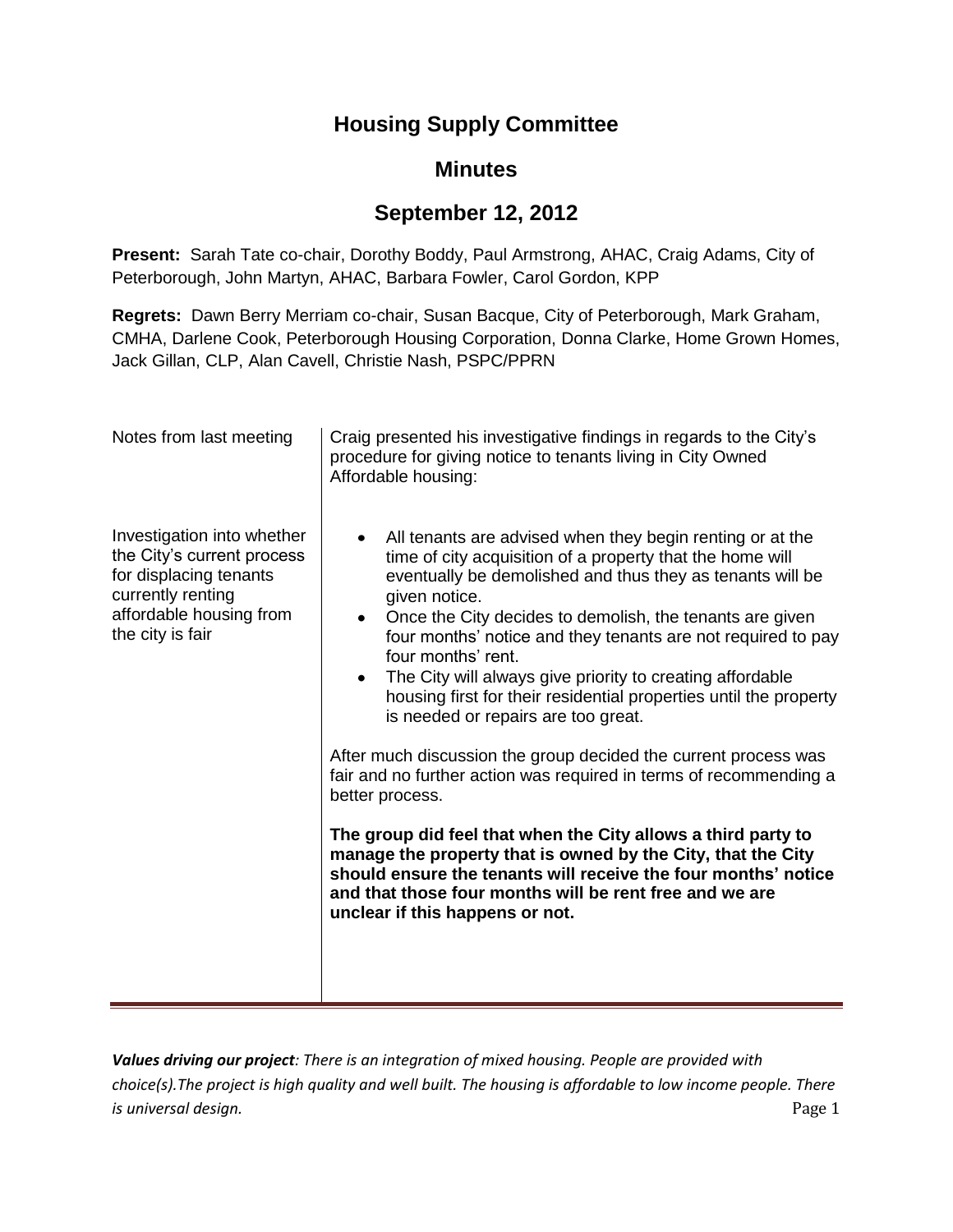| Mapping Our Way To<br><b>Supportive Housing</b> | The group went over the details of the upcoming "Mapping Our<br>Way to Supportive Housing" session on October 18, 2012:                                                                                                                                                                                                                             |
|-------------------------------------------------|-----------------------------------------------------------------------------------------------------------------------------------------------------------------------------------------------------------------------------------------------------------------------------------------------------------------------------------------------------|
|                                                 | The theme/topic would be asset mapping and capacity<br>building                                                                                                                                                                                                                                                                                     |
|                                                 | We would discuss assets and strengths (inventory) each<br>$\bullet$<br>agency/organization has and seek out opportunities for<br>collaborative efforts                                                                                                                                                                                              |
|                                                 | Approximately 20 organizations would be invited<br>$\bullet$                                                                                                                                                                                                                                                                                        |
|                                                 | Framework for meeting would be broken into three                                                                                                                                                                                                                                                                                                    |
|                                                 | segments:<br>1) Each org sharing their role that they provide in housing<br>2) Each org sharing the role they could play in the future in<br>regards to housing                                                                                                                                                                                     |
|                                                 | 3) Share past and new proposals that relate to housing                                                                                                                                                                                                                                                                                              |
|                                                 | Goals: Identify projects/proposals that are submission ready (like<br>shovel-ready) if funding becomes available                                                                                                                                                                                                                                    |
|                                                 | Identify ways we can collaborate or at least support as a<br>collective projects/proposals that have a possibility of<br>moving forward                                                                                                                                                                                                             |
|                                                 | Learn more about it each other<br>$\bullet$<br>Possibility of becoming a network/collective that could<br>$\bullet$<br>implement a collective impact approach to solve the large-<br>scale problem of the desperate need for more supportive<br>affordable housing (see attached pdf document from the<br><b>Stanford Social Innovation Review)</b> |
|                                                 | Will be held on October 18, 2012 from 11-2 at the<br>$\bullet$<br><b>Peterborough Legion</b>                                                                                                                                                                                                                                                        |
| <b>Update on Feasibility</b>                    | <b>Herbert Street Property</b>                                                                                                                                                                                                                                                                                                                      |
| <b>Studies</b>                                  | Feasibility Study completed and numbers look good,<br>٠<br>however accessibility will be an issue, waiting to hear from<br>Peterborough Housing on next steps.                                                                                                                                                                                      |
|                                                 | <b>Rubidge Street Property</b>                                                                                                                                                                                                                                                                                                                      |
|                                                 | Feasibility Study begun - hoping for a potential 6-10 units<br>some of which will be fully accessible.                                                                                                                                                                                                                                              |
| <b>Next Meeting</b>                             | Wednesday October 10 at 11:30 am                                                                                                                                                                                                                                                                                                                    |
|                                                 |                                                                                                                                                                                                                                                                                                                                                     |

*Values driving our project: There is an integration of mixed housing. People are provided with choice(s).The project is high quality and well built. The housing is affordable to low income people. There is universal design.* Page 2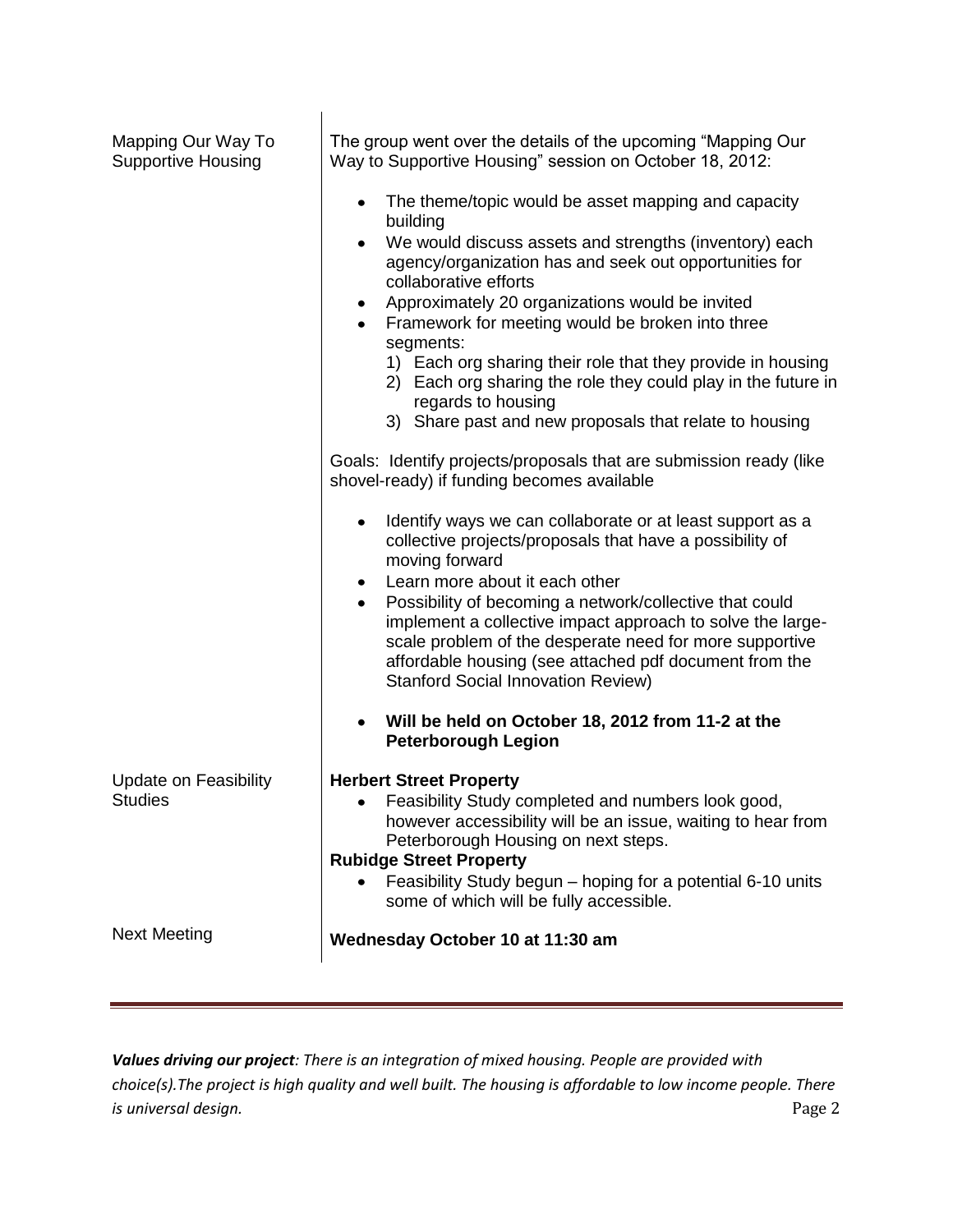# **Community Education Subcommittee of A.H.A.C.**

# **Editorial Process for the Publishing of "Housing Is Fundamental"**

### **Preamble:**

"Housing Is Fundamental" is a document of the Affordable Housing Action Committee. It is the collective voice of the organization and the expression of its concerns to the community. A dollar amount approved by A.H.A.C. in its budget supports the printing and graphic design work. The Community Education Subcommittee researches and prepares the document on behalf of A.H.A.C.

Changes in the publishing process are expected to provide more input and direction from other interested and invested parties in the community who have housing involvement. The process is also intended to guide and shape (to some extent) the final product. As has always characterized this document, the purpose of the process is to create a document that is objective, truthful, and balanced.

### **Editorial Board:**

An editorial board will be established from individuals associated with community partners and agencies (e.g. The New Canadian Centre, The Chamber of Commerce, The Greater Peterborough Area Economic Development Council, the United Way, The Housing Resource Centre, Peterborough Housing Corporation, The Peterborough Legal Centre, The Peterborough Social Planning Council, the City of Peterborough, the County of Peterborough, etc.)

### **Purpose of Board:**

The board will be apprised of proposed content or direction of the document. The board will also have input on content, reviewing, reformatting and initiating. Board members will advise on language and appropriateness of content and all other matters pertaining to production.

### **Schedule of Meetings:**

At least three meetings will be scheduled: a meeting before content has been determined; a meeting while development proceeds; and a meeting when content has been finalized. An initial meeting will inform board members of intention and direction of the document. A later meeting will demonstrate shape and character of the document while in progress. A final meeting will reveal the completed content before being delivered to a graphic artist. More than three meetings may prove necessary.

## **Final Approval:**

Since this is A.H.A.C.'s document, the A.H.A.C. members will have final approval. Any disputes regarding content or other issues will be resolved using a democratic process. The members will have the opportunity to review the document in a committee meeting plus time to continue reviewing beyond the meeting. A deadline will be agreed upon. No further changes will occur after A.H.A.C.'s final approval.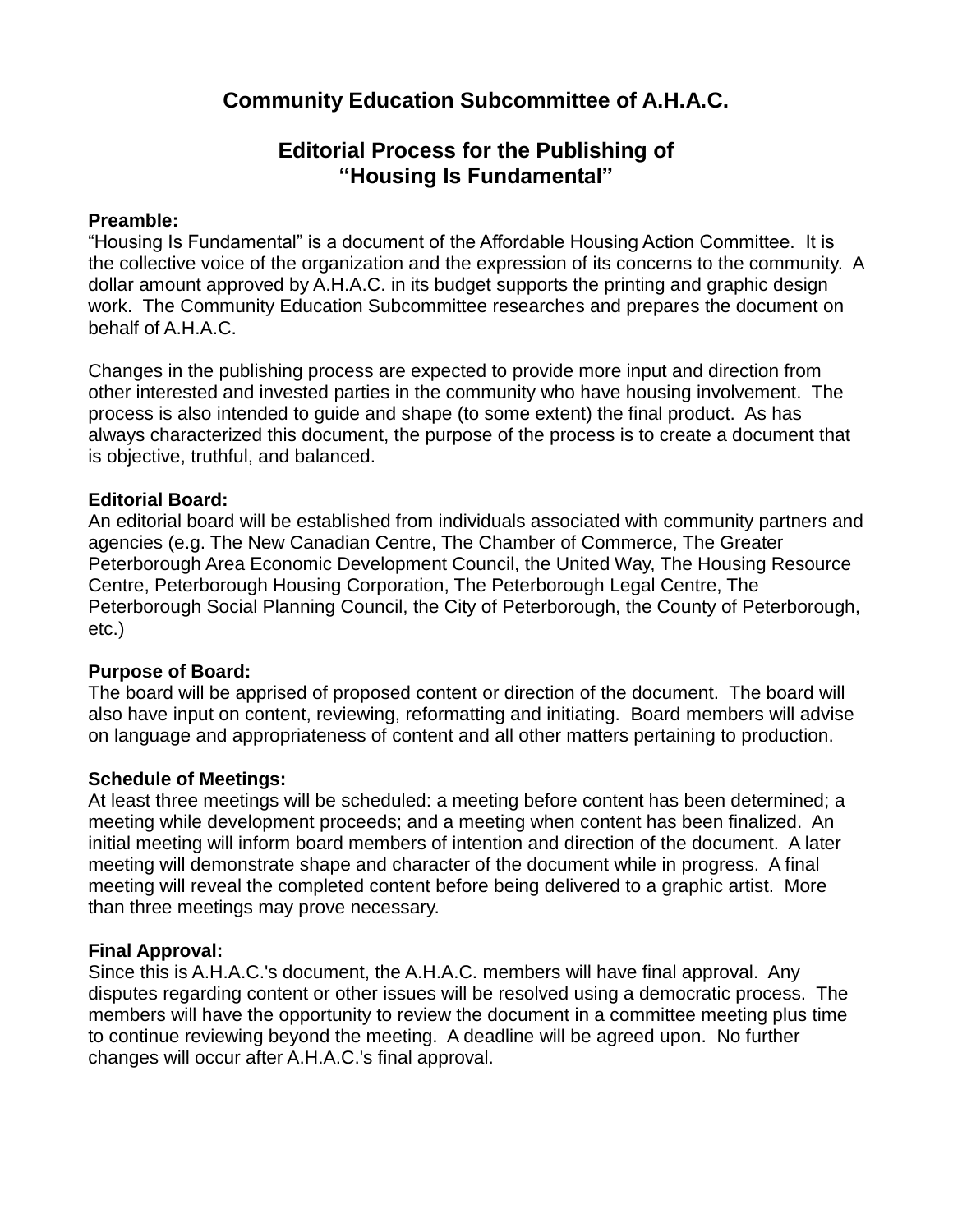#### **UPDATE: Homelessness Support Services Coordinating Committee (HSSCC) (Last meeting: September 26, 2012)**

**Working group re: Hazards/Hoarding**: Lead is Melinda Wall from the Health Unit – continue to meet and discuss linkages, look at best practices. This group submitted worked with CMHA on submitting a funding proposal looking at clinical work with safety/hoarding/mental health clients. Should hear some time in the month of October if it was approved.

**Emergency Room interface**: Feels like progress has been made in regards to discharge planning (e.g. information sharing with emergency shelter when a patient is being released). The next meeting will be October or November.

**Discussion**: Drop In Centre is now open at St. John's Anglican Church Monday to Saturday from 11-4 and at Murray Street Baptist Church on Sunday from 1-4. Things are going well and the Centre is working on connecting services into the Drop In Centre.

**Discussion**: 10-year Housing and Homelessness Plan and the new Community Homelessness Prevention Initiative (consolidation of some homelessness programs and a portion of the provincial costs of CSUMB).

**Links with Youth Justice/Child Welfare**: Potential funding opportunities related to youth and recent funding announcement related to youth homelessness – United Way and YES are both familiar. YES has done some work already in preparation for the October 4<sup>th</sup> submission time line. It was suggested that the Community Advisory Board for the HPS program and the Planning Table for Children and Youth would be good partners to be the community entity for this project.

**Peterborough Drug Strategy**: Kerri Kightley, Coordinator, presented to HSSCC about the strategy and plans for 2013 and beyond (which includes some youth focus).

**Street outreach discussion:** Members of the Committee going out on July 17<sup>th</sup> to different locations around the City to try and connect with people believed to be living on the street. The group visited sites identified last year, but none of them seemed to be active. The group did find a couple of other very small sites, but no one at either one.